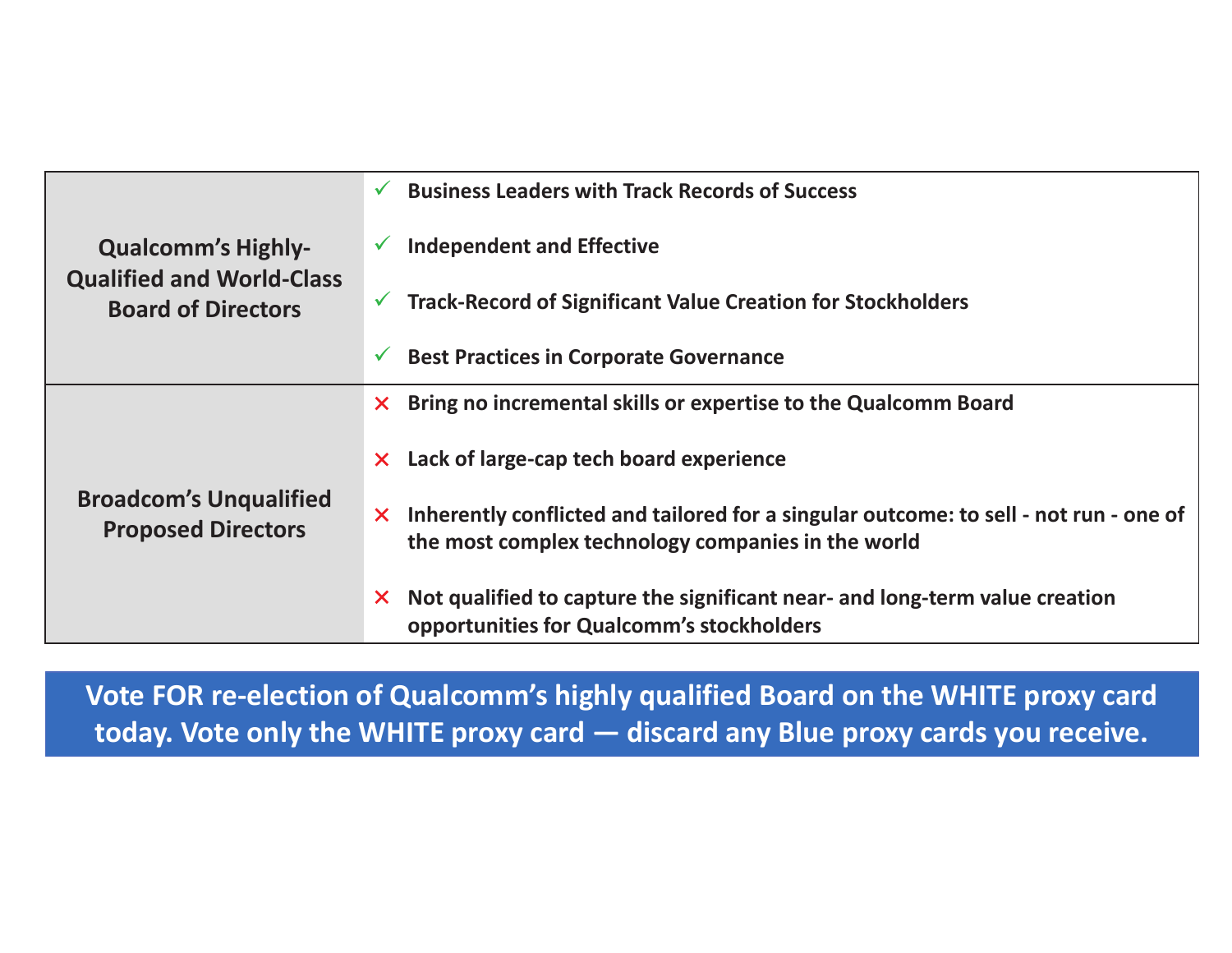### **Qualcomm's Highly-Qualified and World-Class Board of Directors**

| <b>Business Leaders</b><br>with Track Records<br>of Success                                      | Assembled to deliver requisite expertise to drive strategy into next period of growth<br>Qualcomm's CEO and Chairman have together led the Company through several mobile transitions<br>$\bullet$<br>Strong mix of industry perspectives, operating expertise, stockholder views, financial expertise, corporate restructuring experience, and global<br>business expertise<br>Leaders with track records of successfully evaluating and executing business transformations / transactions (e.g., HP split, Motorola split,<br>٠<br>American Airlines merger with US Airways, MMI sale, DirecTV sale)                                                                                        |
|--------------------------------------------------------------------------------------------------|-----------------------------------------------------------------------------------------------------------------------------------------------------------------------------------------------------------------------------------------------------------------------------------------------------------------------------------------------------------------------------------------------------------------------------------------------------------------------------------------------------------------------------------------------------------------------------------------------------------------------------------------------------------------------------------------------|
| Independent<br><b>And Effective</b>                                                              | Nine out of 11 directors are independent<br>$\bullet$<br>Four new independent directors added since 2015<br>$\bullet$<br>- 3 of these new directors were selected in collaboration with JANA<br>Independent director tenure is 5 years vs. S&P 500 ~9 years<br>۰                                                                                                                                                                                                                                                                                                                                                                                                                              |
| <b>Track-Record of</b><br><b>Significant Value</b><br><b>Creation for</b><br><b>Stockholders</b> | Oversaw and approved Strategic Realignment Plan and subsequent strategic M&A, creating significant value and strategically strengthening<br>Qualcomm<br>- Comprehensive review of corporate structure alternatives<br>- Resolved China licensing issue and rolled out licensing program in China (120+ licensees)<br>- \$1.4B cost reduction program under the Strategic Realignment Plan; announcement of additional \$1B cost reduction program in 2018<br>Revenue diversification strategy, including M&A: RF360 JV, CSR, and imminently closing of accretive NXP acquisition (\$1.50 in Non-GAAP EPS)<br>Since Analyst Day in 2016 until Apple's litigation, TSR of 55% versus S&P of 26% |
| <b>Best Practices In</b><br>Corporate<br>Governance                                              | Robust stockholder engagement program<br>• Annually elected Board<br>Majority voting standard<br>Proxy access<br>$\bullet$<br>Strong Lead Independent Director (Presiding Director)                                                                                                                                                                                                                                                                                                                                                                                                                                                                                                           |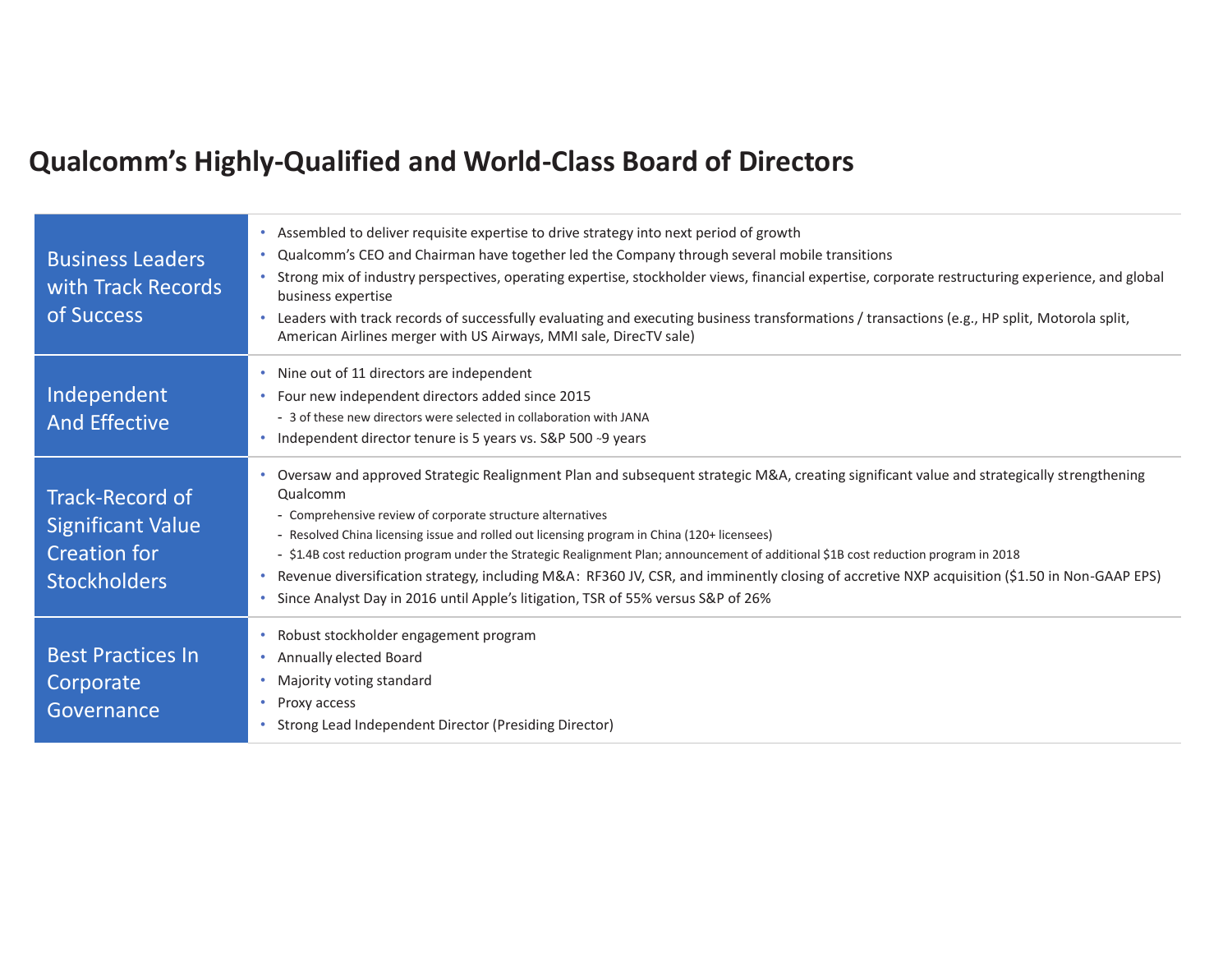### **Qualcomm's Highly-Qualified and World-Class Board of Directors**

| Paul Jacobs<br>(Executive<br>Chairman)<br>Dir. Since: 2005<br>time as CEO                                                                                                                                                                                                                                                                                        | Extensive business, operational and management experience in the wireless telecom industry, including his current position as our<br>Executive Chairman and his prior service as our CEO<br>Spearheaded the Company's efforts to develop and commercialize mobile technology breakthroughs that have significantly<br>contributed to the growth of both the Company and the industry - revenues increased 4x and market cap. more than doubled during                                                    |                                                                                                                                                                                                                                                                                                                                               |
|------------------------------------------------------------------------------------------------------------------------------------------------------------------------------------------------------------------------------------------------------------------------------------------------------------------------------------------------------------------|----------------------------------------------------------------------------------------------------------------------------------------------------------------------------------------------------------------------------------------------------------------------------------------------------------------------------------------------------------------------------------------------------------------------------------------------------------------------------------------------------------|-----------------------------------------------------------------------------------------------------------------------------------------------------------------------------------------------------------------------------------------------------------------------------------------------------------------------------------------------|
| <b>Tom Horton</b><br>(Presiding<br>Director)<br><b>Dir. Since: 2008</b>                                                                                                                                                                                                                                                                                          | • Former Chairman and CEO of AMR Corp. & American Airlines - Presided over successful restructuring and merger with U.S. Airways<br>• Wireless industry experience from time as Vice Chairman and CFO of AT&T - Helped create the new AT&T (led evaluation of strategic<br>alternatives that led to the combination with Cingular and SBC)<br>• Key architect of 2015 Qualcomm Board overhaul that introduced new breadth and expertise                                                                  |                                                                                                                                                                                                                                                                                                                                               |
| <b>Steve</b><br>position as our CEO<br>Mollenkopf<br>(CEO)<br><b>Dir. Since: 2013</b>                                                                                                                                                                                                                                                                            | Extensive business, operational and management experience in the wireless telecommunications industry, including his current<br>• Has undertaken a number of transformative actions during time as CEO - evaluation and affirmation of current business structure<br>strategic realignment plan, settlement with China, acquisition of CSR and NXP (still pending), formation of JV with TDK, stead-fast<br>legal strategy with Apple, and developed strong bench of senior leaders to help drive growth |                                                                                                                                                                                                                                                                                                                                               |
| • Experienced director with a deep understanding of Qualcomm's products and<br>business model<br>• Has helped oversee the development and implementation of the current<br>strategy and has approved the pursuit and conclusion of transformative M&A<br>• Strong governance and risk management background from time at Freddie<br>Mac                          | <b>Mark McLaughlin</b><br>Dir. Since: 2015                                                                                                                                                                                                                                                                                                                                                                                                                                                               | • Current Chairman and CEO of Palo Alto Networks; has guided Palo Alto<br>through period of largely organic growth - shares have increased ~150% with<br>a ~22% CAGR over the last five years<br>• Extensive background and outstanding operational track-record as a C-suite<br>executive within the cybersecurity and technology industries |
| • Former CFO of Cardinal Health; during 10+ year tenure had significant<br>operational responsibilities and created a significant amount of shareholder<br>value, including helping establish and lead the Company's China business<br>• Extensive experience in global automotive and healthcare business operations<br>(Eli Lilly, GM) - two key IoT verticals | Clark Randt, Jr.<br>Dir. Since: 2013                                                                                                                                                                                                                                                                                                                                                                                                                                                                     | • Former U.S. Ambassador to China; deep and far-reaching understanding of<br>Chinese policy and network in China<br>• Chairman of Qualcomm governance committee and has helped oversee the<br>refresh of the Board in recent years<br>• Significant experience on large international Boards                                                  |
| • Senior leadership roles at Hewlett Packard, including former EVP of Enterprise<br>Business; During time as HP Board member, evaluated and approved<br>separation of Hewlett Packard / HPE<br>• Significant B2B customer expertise - critical for IoT expansion<br>• Unique understanding of the semiconductor industry from a customer point of<br>view        | Dr. Francisco Ros<br>Dir. Since: 2010<br>advanced telecommunications)<br>• PhD in Engineering                                                                                                                                                                                                                                                                                                                                                                                                            | • Unique and in-depth understanding of both the global telecommunications<br>industry and EU regulatory and policy matters<br>• EU policy experience from time as State Secretary for Telecom of Spain<br>• Former president and CEO of Unisource (a pan-European joint venture for                                                           |
| Significant international business operations and strategy development<br>experience - including emerging market consumer expertise<br>• Former COO of Unilever; managed the P&L across all of the company's global<br>markets<br>• Current Global Executive Advisor to Blackstone Private Equity                                                                | Group<br>Anthony<br>Vinciquerra<br><b>Dir. Since: 2015</b>                                                                                                                                                                                                                                                                                                                                                                                                                                               | • Chairman & CEO, Sony Pictures; Former Chairman & CEO, Fox Networks<br>• Extensive background serving on other public company boards<br>• Wireless handset experience from time at Motorola Mobility<br>• Extensive experience managing and aligning complex corporate structures                                                            |

Barbara AlexanderSince: 2006

Jeffrey HendersonDir. Since: 2016

Ann Livermore Dir. Since: 2016

Harish Manwani Dir. Since: 2014

•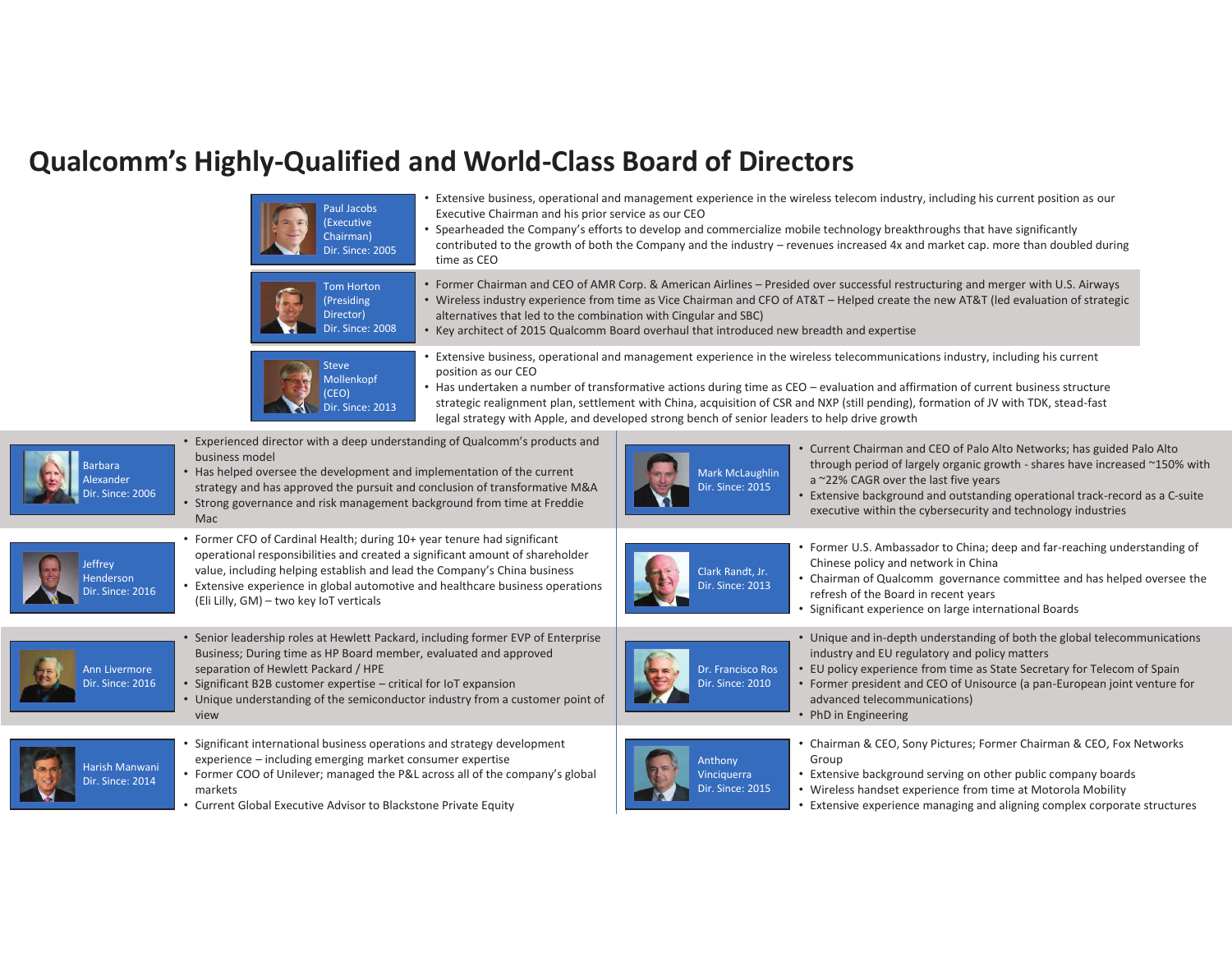# Additional information and safe harbor

#### **ADDITIONAL INFORMATION**

Qualcomm has filed a definitive proxy statement and WHITE proxy card with the U.S. Securities and Exchange Commission (the "SEC") in connection with its solicitation of proxies for its 2018 Annual Meeting of Stockholders (the "2018 Annual Meeting"). QUALCOMM STOCKHOLDERS ARE STRONGLY ENCOURAGED TO READ THE DEFINITIVE PROXY STATEMENT (AND ANY AMENDMENTS AND SUPPLEMENTS THERETO) AND ACCOMPANYING WHITE PROXY CARD AS THEY CONTAIN IMPORTANT INFORMATION. Stockholders may obtain the proxy statement, any amendments or supplements to the proxy statement and other documents as and when filed by Qualcomm with the SEC without charge from the SEC's website at www.sec.gov.

#### **CERTAIN INFORMATION REGARDING PARTICIPANTS**

Qualcomm, its directors and certain of its executive officers may be deemed to be participants in connection with the solicitation of proxies from Qualcomm's stockholders in connection with the matters to be considered at the 2018 Annual Meeting. Information regarding the identity of potential participants, and their direct or indirect interests, by security holdings or otherwise, is set forth in the proxy statement and other materials to be filed with the SEC. These documents can be obtained free of charge from the sources indicated above.

#### **CAUTIONARY NOTE REGARDING FORWARD-LOOKING STATEMENTS**

Any statements contained in this presentation that are not historical facts are forward-looking statements as defined in the U.S. Private Securities Litigation Reform Act of 1995. Additionally, statements regarding operating results for future years, growth in operating results and the factors contributing to future operating results; the resolution of licensing disputes and the impact and timing thereof; expected market, industry, geographic and organic growth and trends; future serviceable addressable market size and growth; anticipated contributions from and growth in new opportunities; benefits from planned cost reductions; technology and product leadership and trends; Qualcomm's positioning to benefit from any of the above; potential benefits and upside to Qualcomm's stockholders related to any of the above; and the regulatory process and regulatory uncertainty are forward-looking statements. Words such as "anticipate," "believe," "estimate," "expect," "forecast," "intend," "may," "plan," "project," "predict," "should," "will" and similar expressions are intended to identify such forward-looking statements. These statements are based on Qualcomm's current expectations or beliefs, and are subject to uncertainty and changes in circumstances. Actual results may differ materially from those expressed or implied by the statements herein due to changes in economic, business, competitive, technological, strategic and/or regulatory factors, and other factors affecting the operations of Qualcomm. More detailed information about these factors may be found in Qualcomm's filings with the SEC, including those discussed in Qualcomm's most recent Annual Report on Form 10-K and in any subsequent periodic reports on Form 10-Q and Form 8-K, each of which is on file with the SEC and available at the SEC's website at www.sec.gov. SEC filings for Qualcomm are also available in the Investor Relations section of Qualcomm's website at www.qualcomm.com. Qualcomm is not obligated to update these forward-looking statements to reflect events or circumstances after the date of this presentation. Readers are cautioned not to place undue reliance on these forward-looking statements, which speak only as of their dates.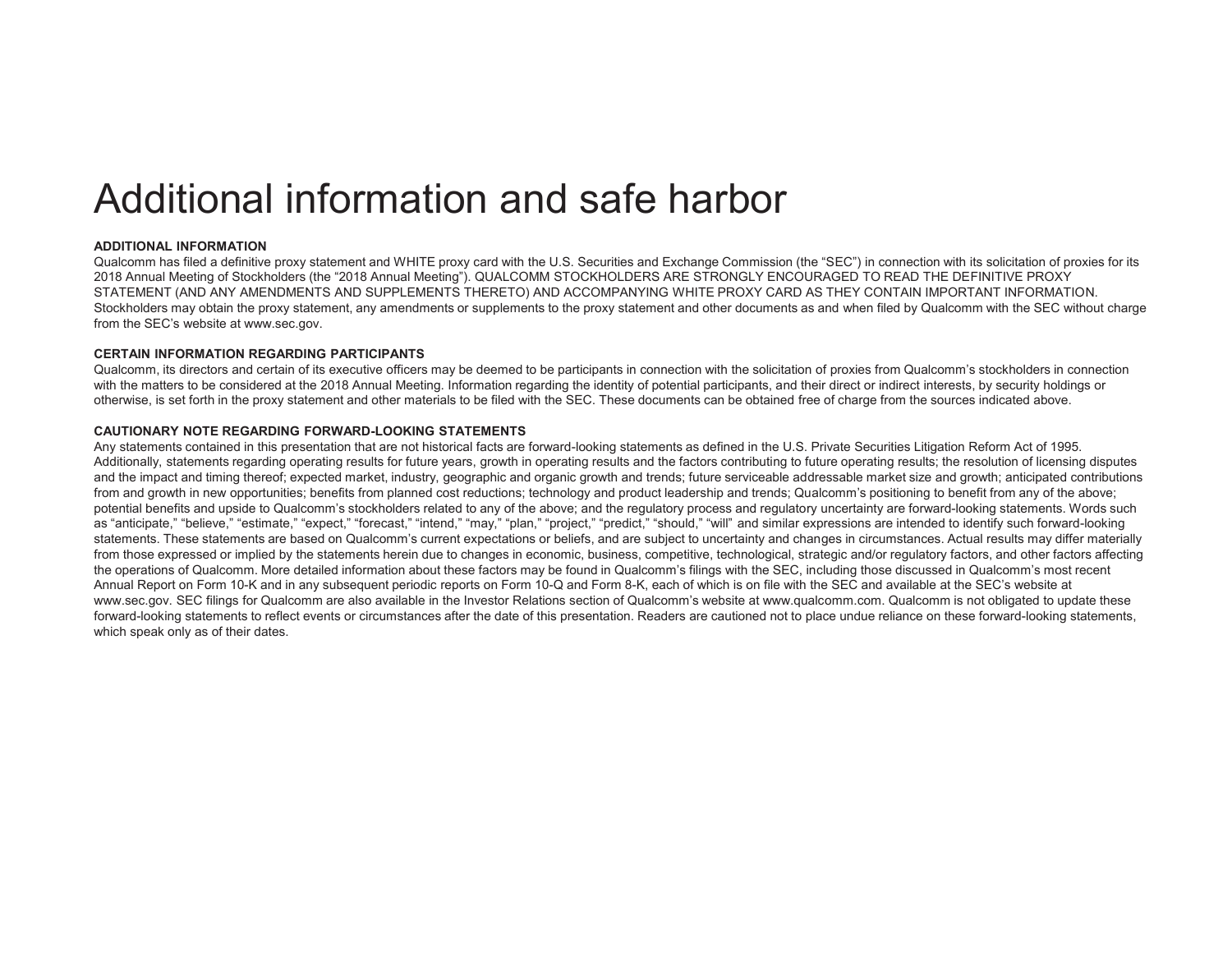## Additional information and safe harbor

#### **NOTE REGARDING USE OF NON-GAAP FINANCIAL MEASURES**

The Non-GAAP financial information presented herein should be considered in addition to, not as a substitute for or superior to, financial measures calculated in accordance with GAAP. In addition, "Non- GAAP" is not a term defined by GAAP, and as a result, the Company's measure of Non-GAAP results might be different than similarly titled measures used by other companies. Reconciliations between GAAP and Non-GAAP results are presented herein.

The Company uses Non-GAAP financial information: (i) to evaluate, assess and benchmark the Company's operating results on a consistent and comparable basis; (ii) to measure the performance and efficiency of the Company's ongoing core operating businesses, including the QCT (Qualcomm CDMA Technologies) and QTL (Qualcomm Technology Licensing) segments; and (iii) to compare the performance and efficiency of these segments against competitors. Non-GAAP measurements used by the Company include revenues, cost of revenues, R&D expenses, SG&A expenses, other income or expenses, operating income, interest expense, net investment and other income, income or earnings before income taxes, effective tax rate, net income and diluted earnings per share. The Company is able to assess what it believes is a more meaningful and comparable set of financial performance measures for the Company and its business segments by using Non-GAAP information. In addition, the Compensation Committee of the Board of Directors uses certain Non-GAAP financial measures in establishing portions of the performance-based incentive compensation programs for our executive officers. The Company presents Non-GAAP financial information to provide greater transparency to investors with respect to its use of such information in financial and operational decision-making. This Non-GAAP financial information is also used by institutional investors and analysts in evaluating the Company's business and assessing trends and future expectations.

Non-GAAP information used by management excludes its QSI segment and certain share-based compensation, acquisition-related items, tax items and other items.

- QSI is excluded because the Company expects to exit its strategic investments in the foreseeable future, and the effects of fluctuations in the value of such investments and realized gains or losses are viewed by management as unrelated to the Company's operational performance.
- Share-based compensation expense primarily relates to restricted stock units. Management believes that excluding non-cash share-based compensation from the Non-GAAP financial information allows management and investors to make additional comparisons of the operating activities of the Company's ongoing core businesses over time and with respect to other companies.
- Certain other items are excluded because management views such items as unrelated to the operating activities of the Company's ongoing core businesses, as follows:
	- Acquisition-related items include amortization of certain intangible assets, recognition of the step-up of inventories to fair value and the related tax effects of these items, as well as any effects from restructuring the ownership of such acquired assets. Additionally, the Company excludes expenses related to the termination of contracts that limit the use of the acquired intellectual property, third-party acquisition and integration services costs and costs related to temporary debt facilities and letters of credit executed prior to the close of an acquisition. Starting with acquisitions in the second quarter of fiscal 2017, the Company excludes recognition of the step-up of property, plant and equipment from the net book value based on the original cost basis to fair value. Such charges related to acquisitions that were completed prior to the second quarter of fiscal 2017 continue to be allocated to the segments, and such amounts are not material.
	- The Company excludes certain other items that management views as unrelated to the Company's ongoing business, such as major restructuring and restructuring-related costs, goodwill and indefinite- and long-lived asset impairments and awards, settlements and/or damages arising from legal or regulatory matters.
	- Certain tax items that are unrelated to the fiscal year in which they are recorded are excluded in order to provide a clearer understanding of the Company's ongoing Non-GAAP tax rate and after tax earnings.